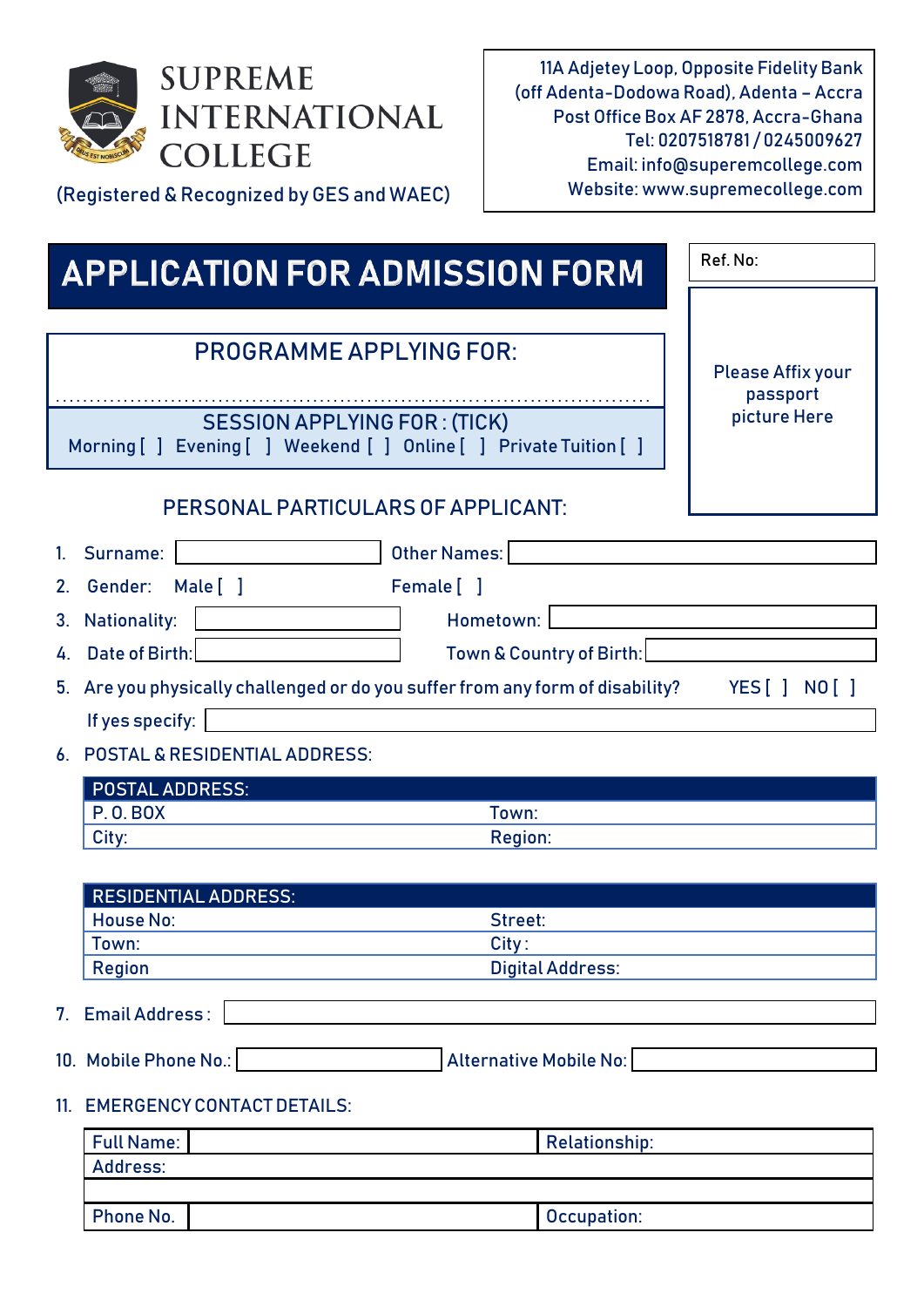#### **12. FINANCING OF EDUCATION**

| Government [ ] Employer [ ] Self-Sponsored [ ] Parent [ ] Guardian [ ]                                                                                                                                                    |  |  |
|---------------------------------------------------------------------------------------------------------------------------------------------------------------------------------------------------------------------------|--|--|
| $\mathsf{Scholarship}$ $\left[ \begin{array}{c} \end{array} \right]$ Please attach a copy of the sponsorship /scholarship offer letter. $\mathsf{Others} \left[ \begin{array}{c} \end{array} \right]$ $\mathsf{specify:}$ |  |  |

# **13. PARTICULARS OF PARENTS/GUARDIAN**

| <b>INFORMATION ABOUT FATHER:</b> | <b>INFORMATION ABOUT MOTHER:</b> |
|----------------------------------|----------------------------------|
| <b>Full Name:</b>                | <b>Full Name:</b>                |
| Address:                         | Address:                         |
|                                  |                                  |
| <b>Phone No.</b>                 | <b>Phone No.</b>                 |
| Occupation:                      | Occupation:                      |

| <b>INFORMATION ABOUT GUARDIAN:</b> |                      |  |
|------------------------------------|----------------------|--|
| l Full Name:                       | <b>Relationship:</b> |  |
| Address:                           |                      |  |
| <b>Phone No.</b>                   | Occupation:          |  |
|                                    |                      |  |

## **14. EDUCATION: (PLEASE LIST IN ORDER OF TIME, SINCE SENIOR HIGH SCHOOL)**

|                            |                | <b>DATE ATTENDED</b> |                | <b>CERTIFICATE</b> |  |
|----------------------------|----------------|----------------------|----------------|--------------------|--|
| <b>NAME OF INSTITUTION</b> | <b>ADDRESS</b> | <b>FROM</b>          | T <sub>0</sub> | <b>AWARDED</b>     |  |
|                            |                |                      |                |                    |  |
|                            |                |                      |                |                    |  |
|                            |                |                      |                |                    |  |
|                            |                |                      |                |                    |  |
|                            |                |                      |                |                    |  |
|                            |                |                      |                |                    |  |

Please attach copies of your certificate(s) and/or result slip(s).

### **15. DECLARATION AND AGREEMENT**

| 1. |                      | Hereby declare that the information provided is true to the best of my knowledge and belief.                                                                                                                                                                                  |
|----|----------------------|-------------------------------------------------------------------------------------------------------------------------------------------------------------------------------------------------------------------------------------------------------------------------------|
| 2. |                      | Agree to all the terms and conditions of admission and also agree to abide by the rules and<br>regulations of the College for the time being in force and with any amendments or additions<br>thereof which may from time be made by management of the college (if admitted). |
|    | 3. NO REFUND POLICY: |                                                                                                                                                                                                                                                                               |
|    | (i)                  | That admission is granted for a specific year/period/session and If I fail to enroll or<br>attend classes the very year/period/session the offer is made or withdraw from the<br>programme unceremoniously; I will forfeit my admission and the tuition fee paid.             |
|    | (ii)                 | That if I decide to withdraw from the College for whatever reason(s) after admission<br>and/or payment of Tuition fee NO REFUND shall be made to me.                                                                                                                          |
|    |                      |                                                                                                                                                                                                                                                                               |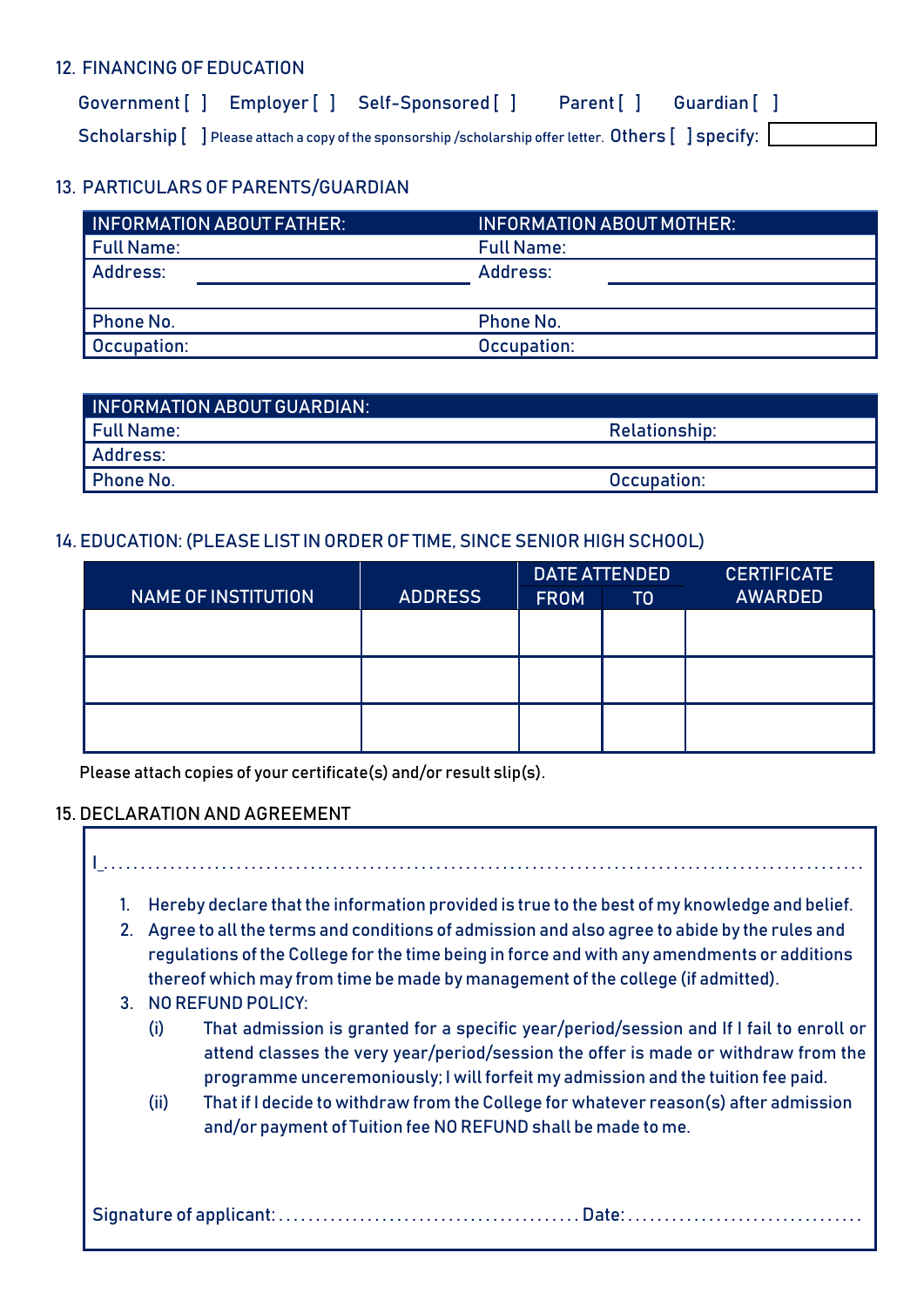|    | <b>PROGRAMMES</b>                                                                                                                                                                                            |   |                                                                                                                   |
|----|--------------------------------------------------------------------------------------------------------------------------------------------------------------------------------------------------------------|---|-------------------------------------------------------------------------------------------------------------------|
| 1. | SHS /WASSCE PROGRAMME (MAY/JUNE & NOV/DEC)<br><b>CORE SUBJECTS (TICK PLEASE)</b><br>[ ] Core Mathematics<br>] English Language<br>[ ] Integrated Science<br>  Social Studies                                 |   | ELECTIVE SUBJECTS: (LIST & TICK PLEASE)<br><u> 1989 - Johann Stoff, fransk politik (d. 19</u>                     |
|    | 2. ABCE/PRE-UNIVERSITY DIPLOMA PROGRAMME AWARDED BY WAEC<br>[ ] Diploma in Accounting<br>[ ] Diploma in Information Technology<br>[ ] Diploma in Business Administration<br>[ ] Diploma in Office Management |   |                                                                                                                   |
|    | 3. GBCE/UNIVERSITY ACCESS PROGRAMME AWARDED WAEC<br><b>Certificate in Accounting</b><br><b>Certificate in Business Studies</b><br><b>Certificate in Secretarial Studies</b>                                  |   |                                                                                                                   |
|    | 4. PROFESSIONAL PROGRAMMES:<br>Level:  Please list the subject(s) below:<br>1 <sup>1</sup>                                                                                                                   | 3 |                                                                                                                   |
|    | $\overline{2}$                                                                                                                                                                                               | 4 |                                                                                                                   |
|    | 5. TRAINING PROGRAMMES / SHORT COURSES:<br><b>J</b> Entrepreneurship<br><b>J</b> Banking & Finance<br>[ ] Accounting & Finance<br>[ ] Business Management & Administration                                   |   | Mass Communication & Media<br>[ ] Management & Leadership<br>[] Logistics & Supply Chain Management<br>1 Others:  |
|    | 6. PROFESSIONAL IT TRAINING PROGRAMMES:<br>[] Certificate in Computer Studies<br>] Diploma in Information Technology<br>[] Diploma in Software Engineering<br>] Diploma in Hardware & Networking             |   | [] Diploma in Graphic Designing<br>[ ] Diploma in Web Designing<br>[ ] Microsoft Office for Business<br>1 Others: |
|    | 7. ENGLISH PROFICIENCY PROGRAMMES<br>$\lceil$ $\rceil$ GRE                                                                                                                                                   |   |                                                                                                                   |
|    | 8. FILM & MEDIA STUDIES PROGRAMMES<br>[] Journalism & Media studies<br>[ ] Film Acting & Directing<br>[ ] Diploma in Cinematography                                                                          |   |                                                                                                                   |
|    | 9. OTHERS<br>[ ] Adult Education                                                                                                                                                                             |   | [] Private Tuition/Classes (Home)                                                                                 |

- 
- 
- **[ ] Saturday Classes for SHS Students [ ] One-on-one Tuition/Classes**
- **[ ] Vacation Classes [ ] Learning Resource Center Subscription** 
	-